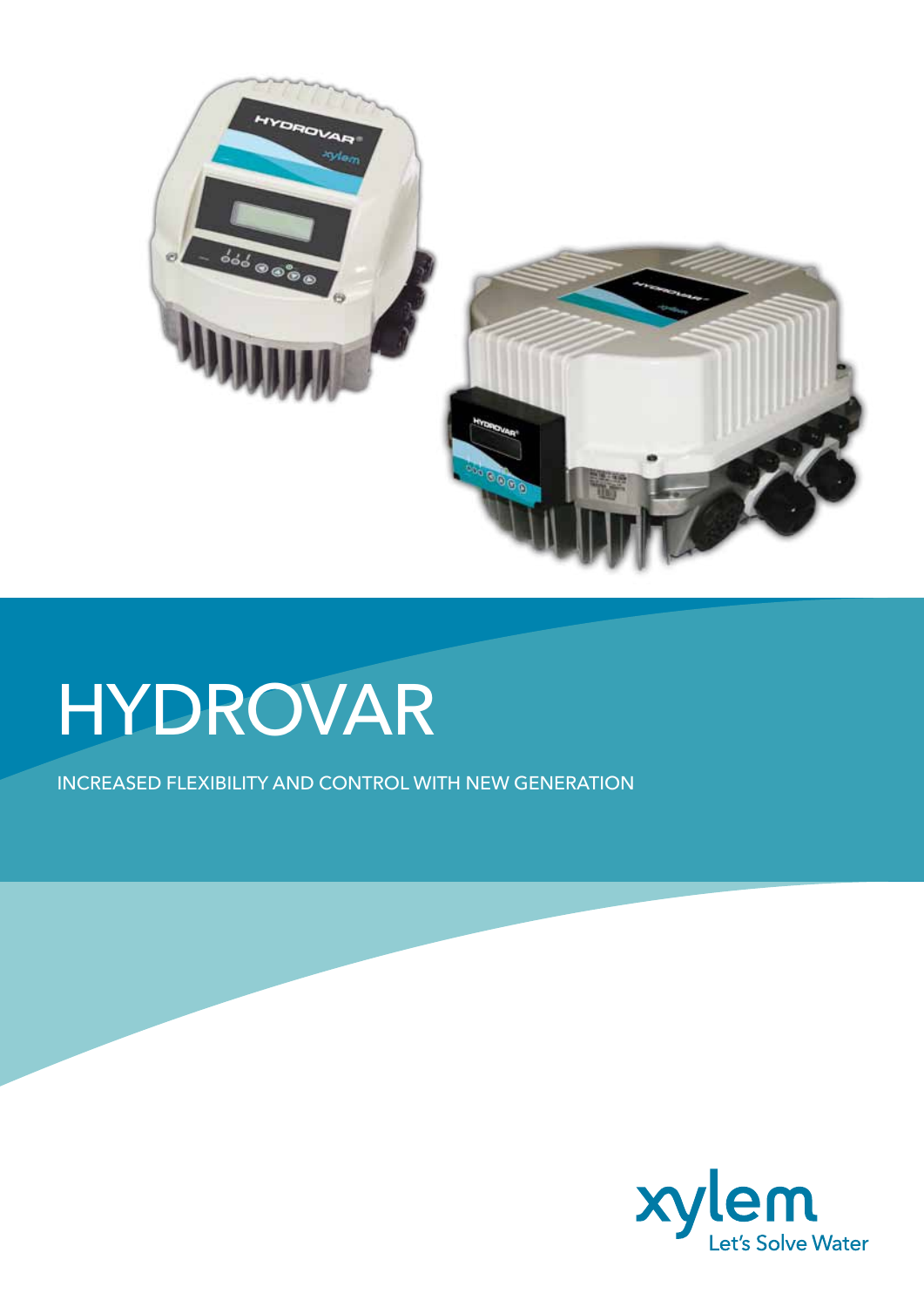

HYDROVAR, the modern variable speed pump drive is taking pumping to a new level of flexibility and efficiency.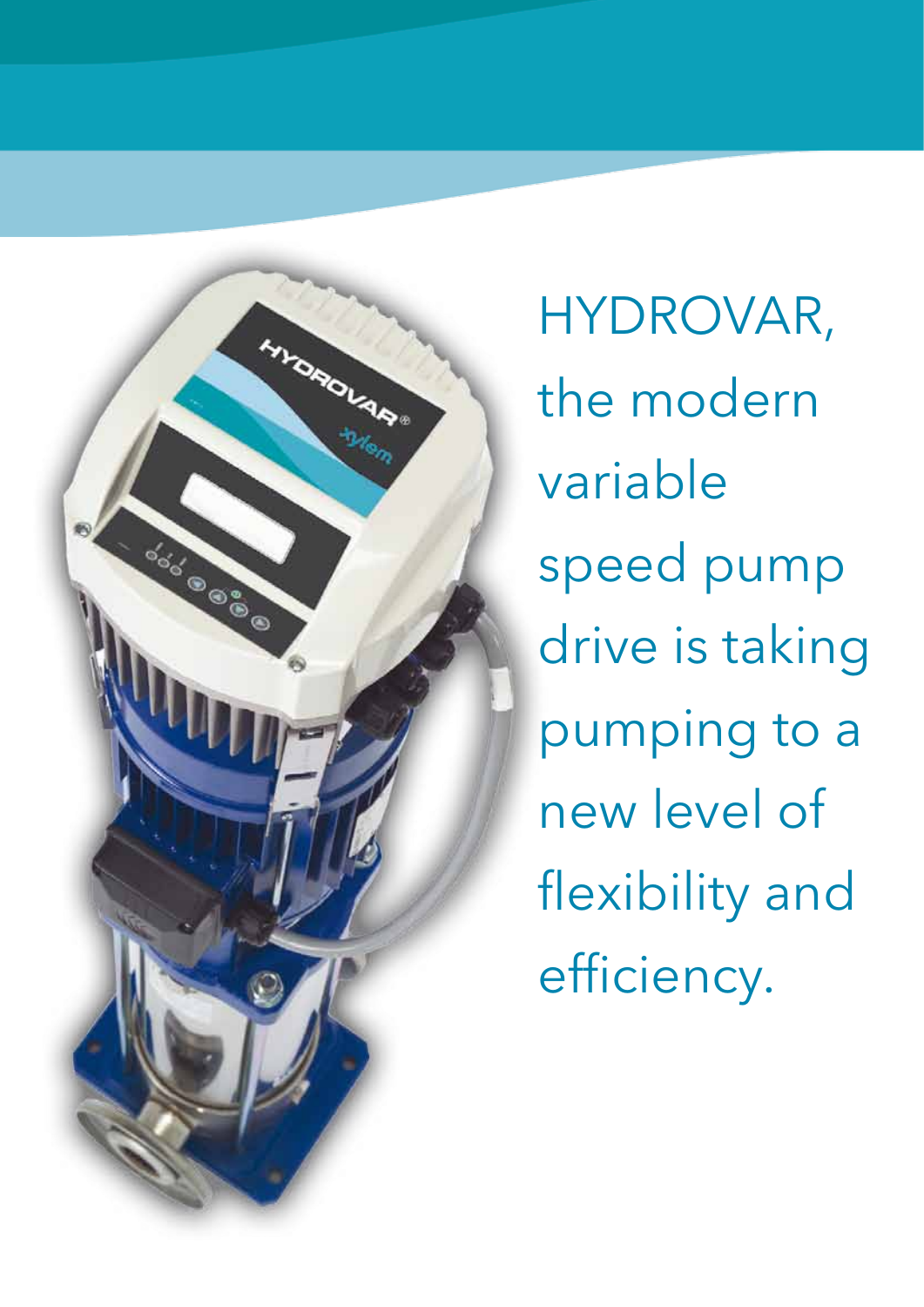- $\circ$  Motor or wall mountable
- o More flexibility
- <sup>m</sup>Cost savings
- o High level hardware design
- o Easy to commission
- o Energy savings up to 70%
- o Simple mounting "clip & work"
- $\circ$  Multipump capability up to 8 pumps
- o Enclosure IP 55

HYDROVAR is not only a simple to use speed control system for direct motor mounting. In fact the HYDROVAR product represents an intelligent control system which accurately adapts the demand und offers plenty of advantages for both the operator and the system.

Unique modular design needs no additional master control and enables virtually any configuration of pumps: up to 8 master drives or a mix of master and slave drives.

This is the long-awaited solution for high-level installations requiring failsafe systems with a superior range of features, while its modularity also provides a cost-effective solution for low-level, reduced feature demands.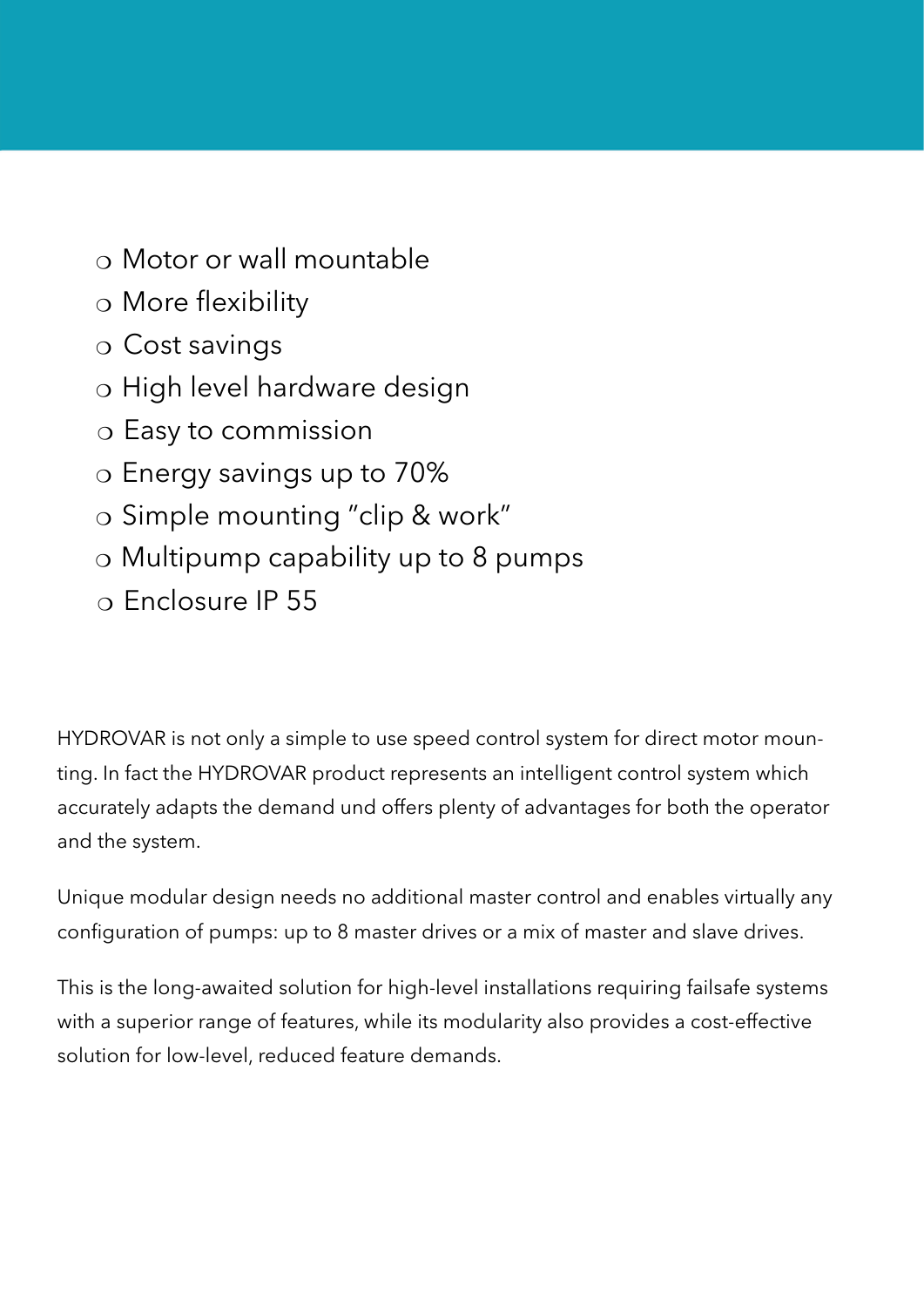## Technical Data

| <b>HYDROVAR</b> |                | Power supply               |                                | Output to motor                                                                                                                                                                                                                                                                                                                                                                                                                                                                                                                                                                                                                                                                                                                                                                                                                                 |                         |
|-----------------|----------------|----------------------------|--------------------------------|-------------------------------------------------------------------------------------------------------------------------------------------------------------------------------------------------------------------------------------------------------------------------------------------------------------------------------------------------------------------------------------------------------------------------------------------------------------------------------------------------------------------------------------------------------------------------------------------------------------------------------------------------------------------------------------------------------------------------------------------------------------------------------------------------------------------------------------------------|-------------------------|
| Type            | Rated output   | Voltage limits<br>48-62 Hz | Recommended<br>line protection | Max. voltage output                                                                                                                                                                                                                                                                                                                                                                                                                                                                                                                                                                                                                                                                                                                                                                                                                             | Rated current<br>output |
| <b>HV</b>       | [kW]           | [V]                        | [A]                            | $[{\mathsf{V}}] % \centering \includegraphics[width=0.9\textwidth]{images/TrDiM-Architecture.png} % \caption{The first two different values of $g_I$ and $g_I$ are shown in the left, the first two different values of $g_I$ and $g_I$ are shown in the right, and the second two different values of $g_I$ are shown in the right, and the third two different values of $g_I$ are shown in the right, and the third two different values of $g_I$ are shown in the right, and the third two different values of $g_I$ are shown in the right, and the third two different values of $g_I$ are shown in the right, and the third two different values of $g_I$ are shown in the right, and the third two different values of $g_I$ are shown in the right, and the third two different values of $g_I$ are shown in the right, and the third$ | [A]                     |
| 2.015           | 1,5            | 20<br>$1 - 220 - 240$      |                                | 7                                                                                                                                                                                                                                                                                                                                                                                                                                                                                                                                                                                                                                                                                                                                                                                                                                               |                         |
| 2.022           | 2,2            | $-10% + 15%$               | 25                             | $3 - 3U_{in}$                                                                                                                                                                                                                                                                                                                                                                                                                                                                                                                                                                                                                                                                                                                                                                                                                                   | 10                      |
| 4.022           | 2,2            | $3 - 380 - 460$<br>±15%    | 13                             | $3 - 3U_{in}$                                                                                                                                                                                                                                                                                                                                                                                                                                                                                                                                                                                                                                                                                                                                                                                                                                   | 5,7                     |
| 4.030           | $\mathfrak{Z}$ |                            | 13                             |                                                                                                                                                                                                                                                                                                                                                                                                                                                                                                                                                                                                                                                                                                                                                                                                                                                 | 7,3                     |
| 4.040           | 4              |                            | 16                             |                                                                                                                                                                                                                                                                                                                                                                                                                                                                                                                                                                                                                                                                                                                                                                                                                                                 | 9                       |
| 4.055           | 5,5            |                            | 20                             | $3 - 3U_{in}$                                                                                                                                                                                                                                                                                                                                                                                                                                                                                                                                                                                                                                                                                                                                                                                                                                   | 13,5                    |
| 4.075           | 7,5            | $3 - 380 - 460$<br>±15%    | 25                             |                                                                                                                                                                                                                                                                                                                                                                                                                                                                                                                                                                                                                                                                                                                                                                                                                                                 | 17                      |
| 4.110           | 11             |                            | 32                             |                                                                                                                                                                                                                                                                                                                                                                                                                                                                                                                                                                                                                                                                                                                                                                                                                                                 | 23                      |
| 4.150           | 15             | $3 - 380 - 460$<br>± 15%   | 40                             | $3 - 3U_{in}$                                                                                                                                                                                                                                                                                                                                                                                                                                                                                                                                                                                                                                                                                                                                                                                                                                   | 30                      |
| 4.185           | 18,5           |                            | 50                             |                                                                                                                                                                                                                                                                                                                                                                                                                                                                                                                                                                                                                                                                                                                                                                                                                                                 | 37                      |
| 4.220           | 22             |                            | 63                             |                                                                                                                                                                                                                                                                                                                                                                                                                                                                                                                                                                                                                                                                                                                                                                                                                                                 | 43                      |

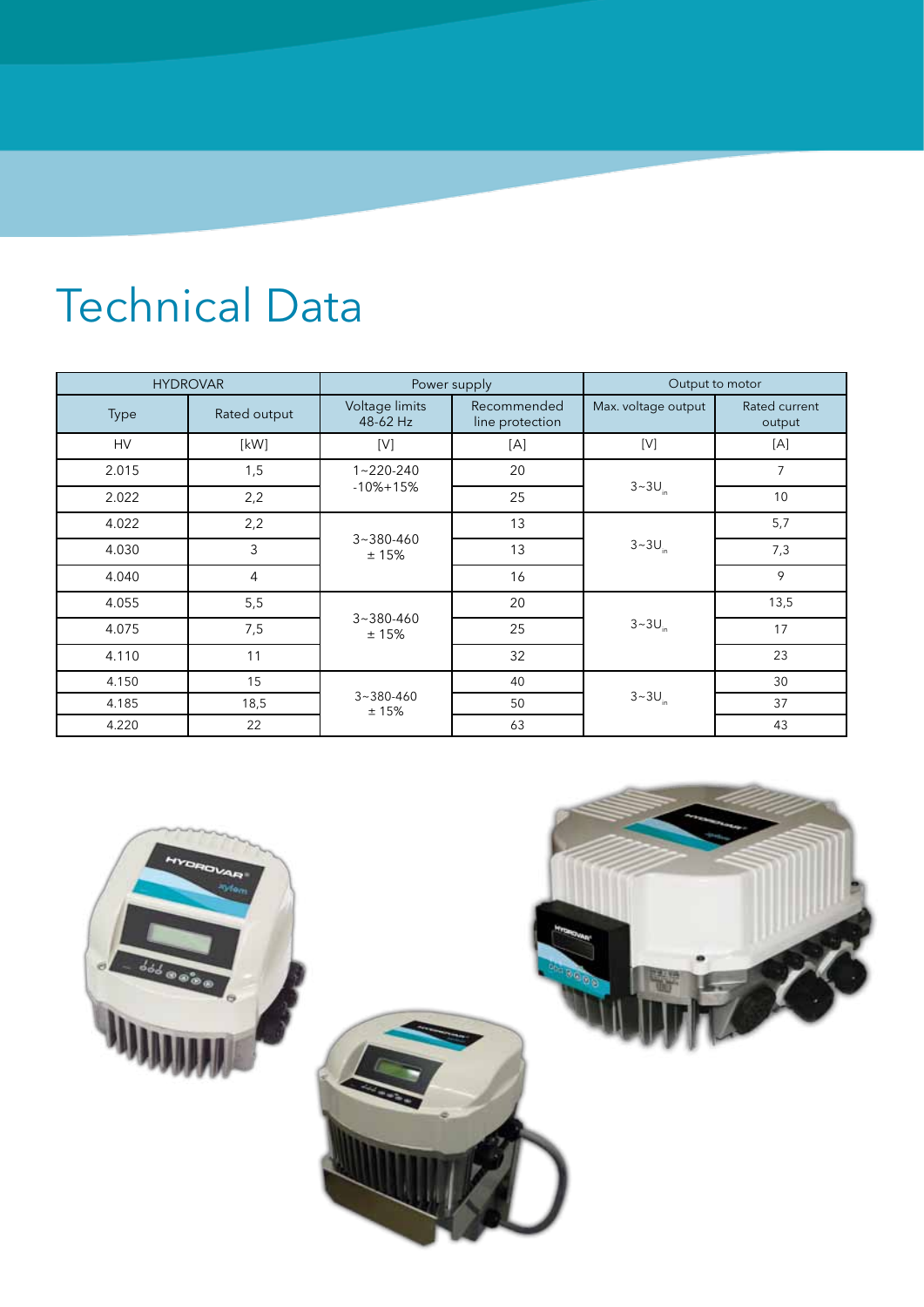## Dimensions





5,5 - 11 kW





15 - 22 kW



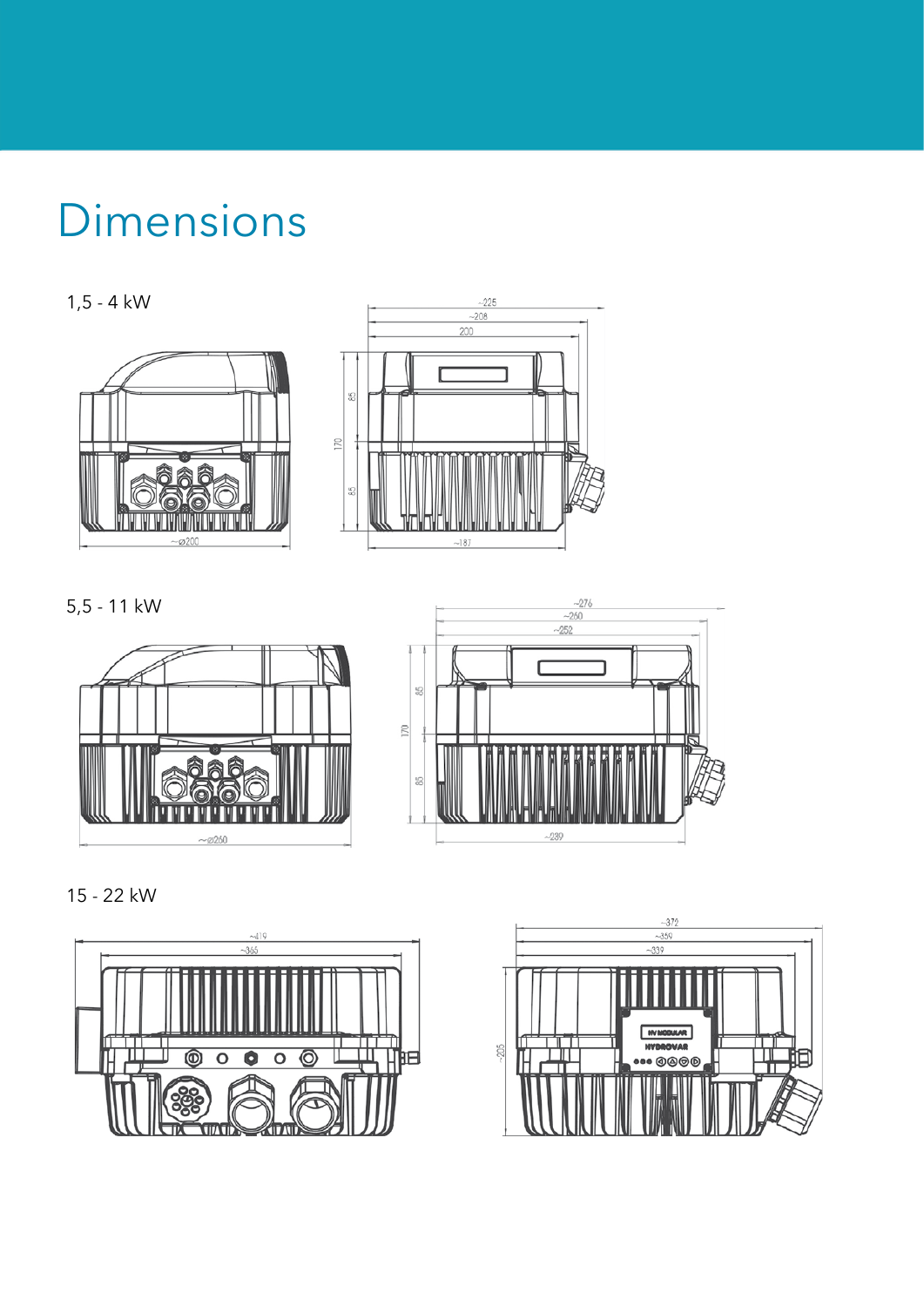## Advantages

The new HYDROVAR concept allows optimum flexibility and ensures cost savings not only during operation but also in purchasing and commissioning

Easy operation and programming due to the improved menu navigation and the backlight display - even in difficult accessible installations

Error Log with date and time stamp and included diagnostic menu to view temperature, current and quality of power supply facilitates diagnostics and failure analysis

Easy to integrate into building services management systems with MODBUS interface included as standard

> Integrated function to protect pump, motor and the overall system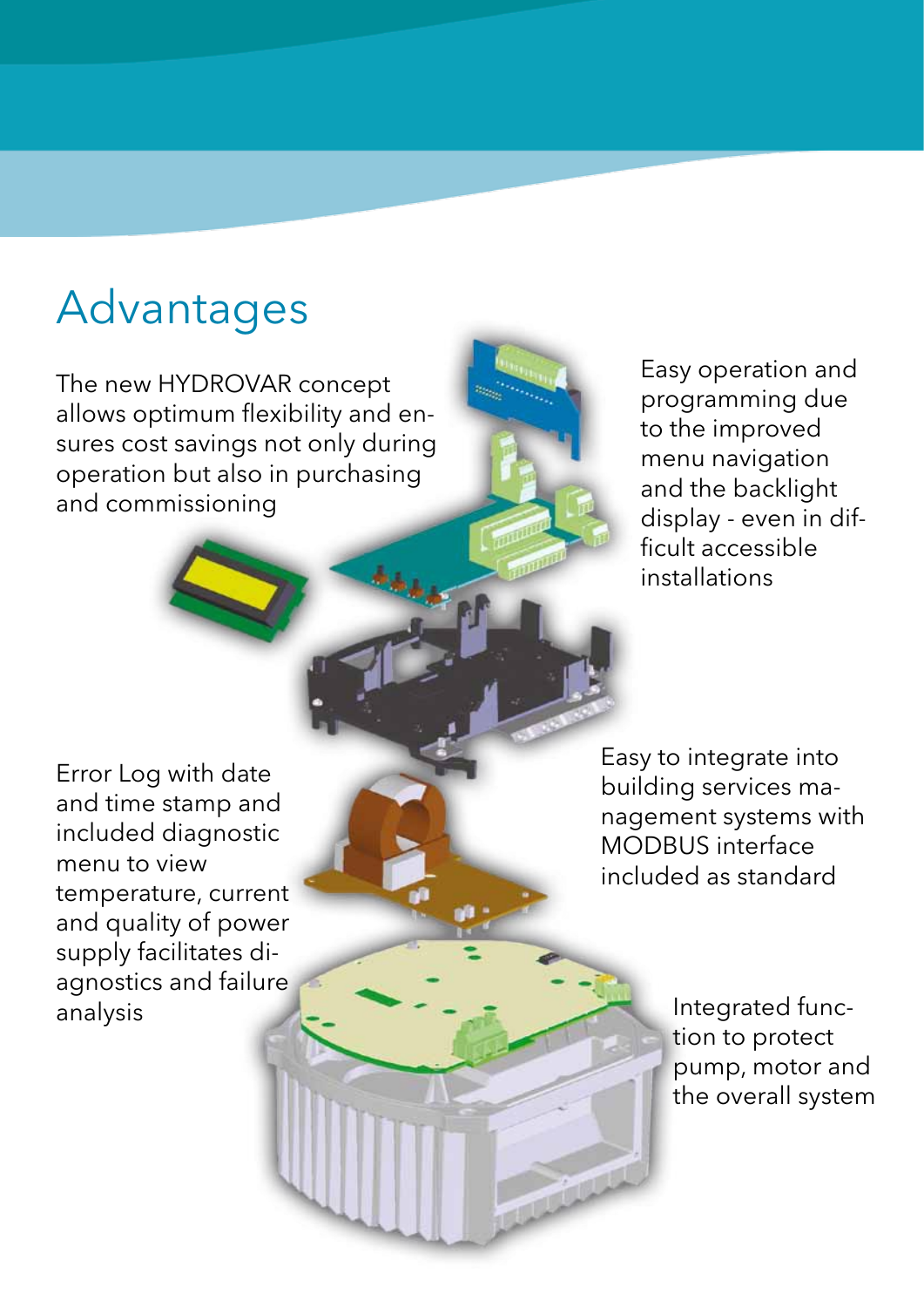## Advantages

Easy assembly of multi pump systems up to 8 pumps without any external control units or other superior control systems

Greater redundancy and additional application possibilities like zone regulation with 2 connected actual value sensors

Integrated dry-run protection and shut-off the system in case of pipe burst

Extended manual control mode with either external as well as internal set points of different speed levels

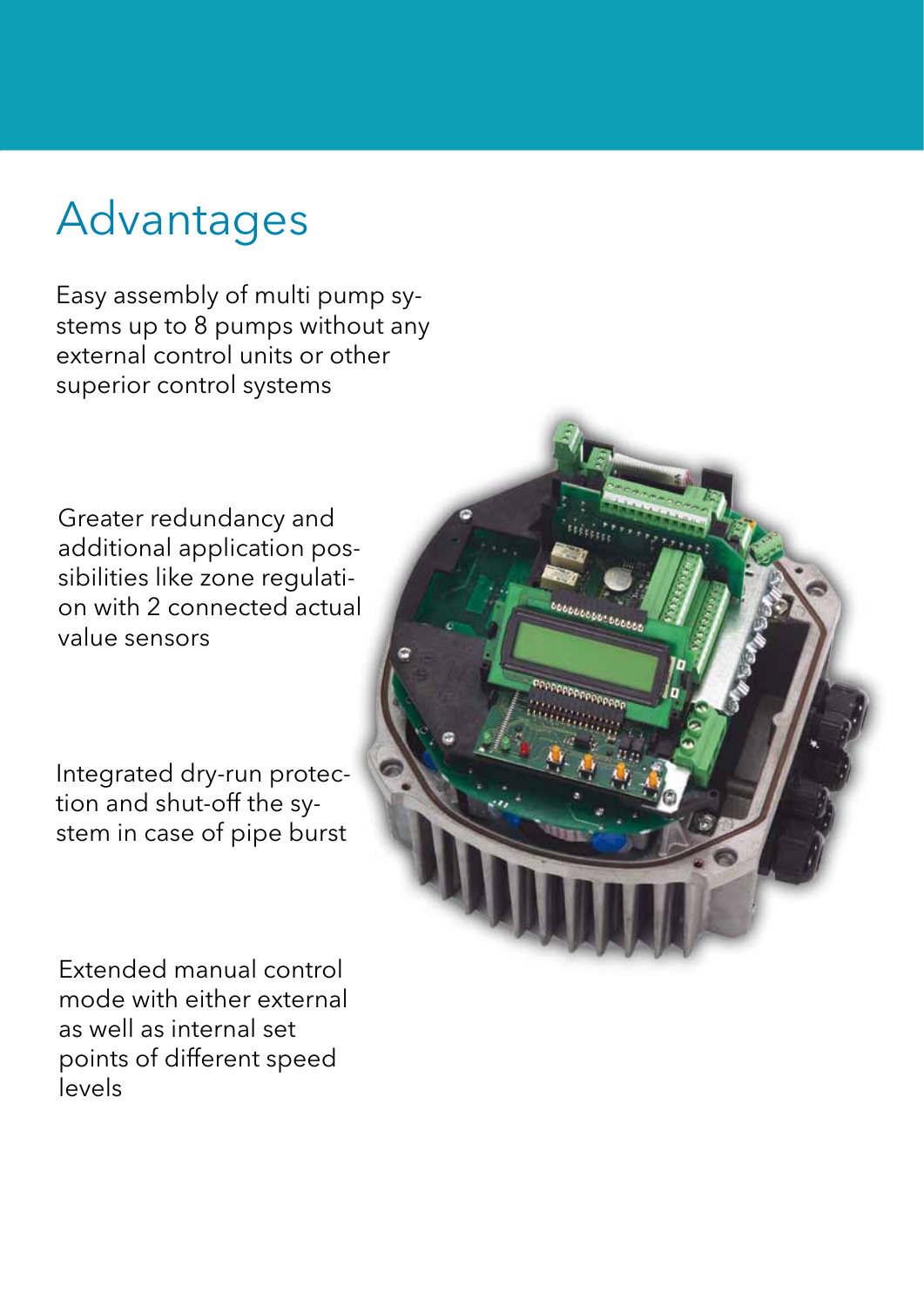## RETROFITTING

is possible on all existing standard asynchronous motors, which are suitable for VFD operation.

Automatic adjustment of the pump performance to varying demands.

Constant system pressure in water supply and booster stations. Possibility of control along the system curve for circulation pumps for the HVAC market.

No external panels, contactors and motor protection devices are required.

All hydraulic control functions are included in the HYDROVAR. Therefore no additional external controllers are required.

Optimised cooling of the HYDROVAR, depending on the power and the speed of the pump, is guaranteed by the motor fan.

Longer maintenance intervals because of less stress to the pump and the motor.

The brilliant mounting method of the HYDROVARunit allows a very simple, fast and inexpensive retrofitting on existing pumps.

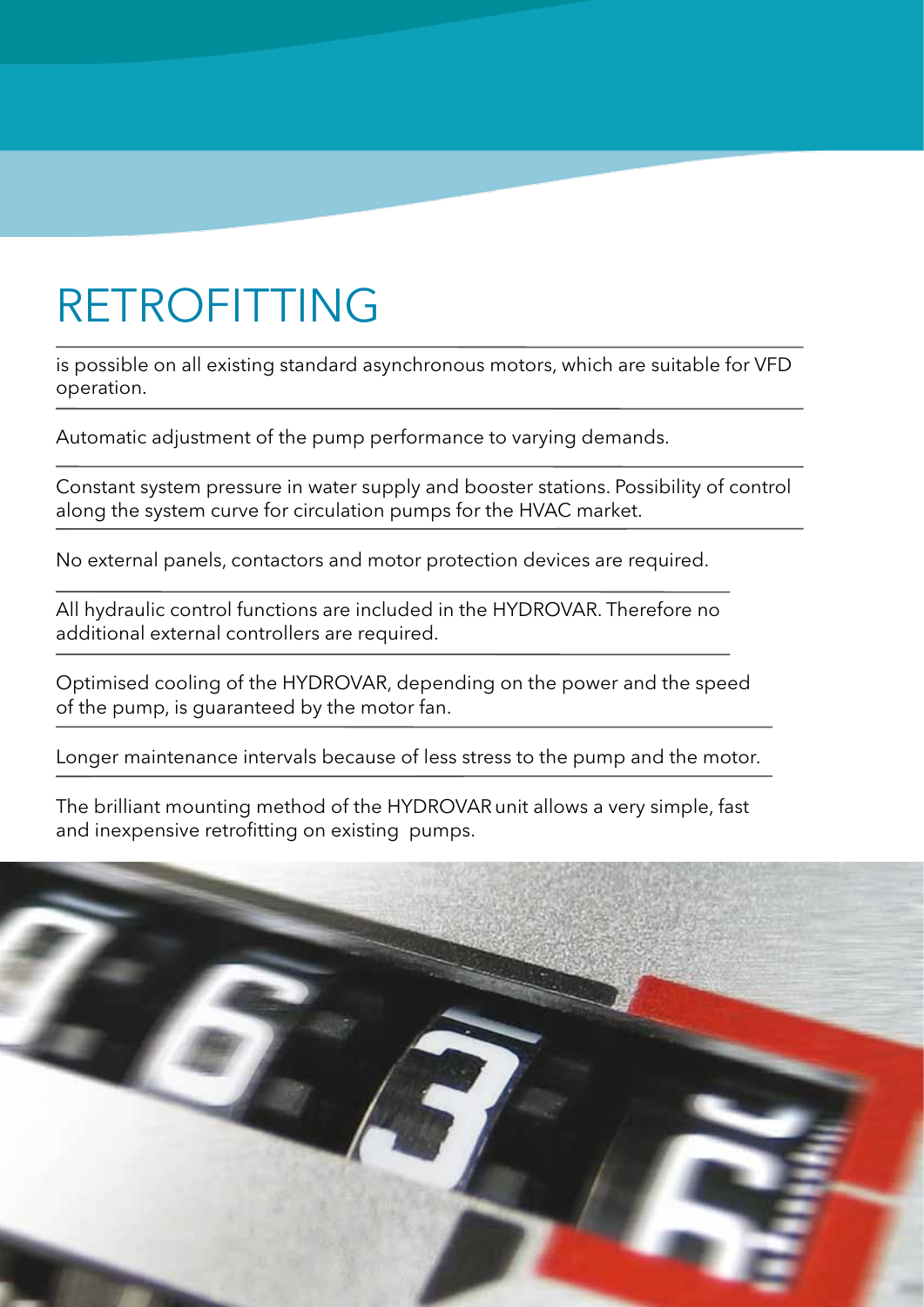

## Clip & **Work**

Especially in the operation at partial loads of a centrifugal pump there will be significant potential of energy savings! "TÜV-approved"



 Circulation pump with nominal power in partial load operation.

| Capacity<br>$\overline{m}$<br>%               | Power consumption as per<br>curve |                           | Saving<br><i>in</i> | Saving per<br>$1/3$ year<br>(2.920 hours) |
|-----------------------------------------------|-----------------------------------|---------------------------|---------------------|-------------------------------------------|
|                                               | Pump at<br>constant speed         | Pump at<br>variable speed | kW                  |                                           |
| 25 %                                          | 5,8 kW                            | 1,8 kW                    | 4,0 kW              | 11.680 kWh                                |
| 50 %                                          | 7,6 kW                            | 3,2 kW                    | 4,4 kW              | 12.848 kWh                                |
| 75 %                                          | 9,2 kW                            | 5,7 kW                    | 3,5 kW              | 10.220 kWh                                |
| Energy savings within 1 year<br>(8.760 hours) | 34.748 kWh                        |                           |                     |                                           |

Compared with the installation costs for the HYDROVAR units there will be a payback time of less than one year (depending of the energy costs).

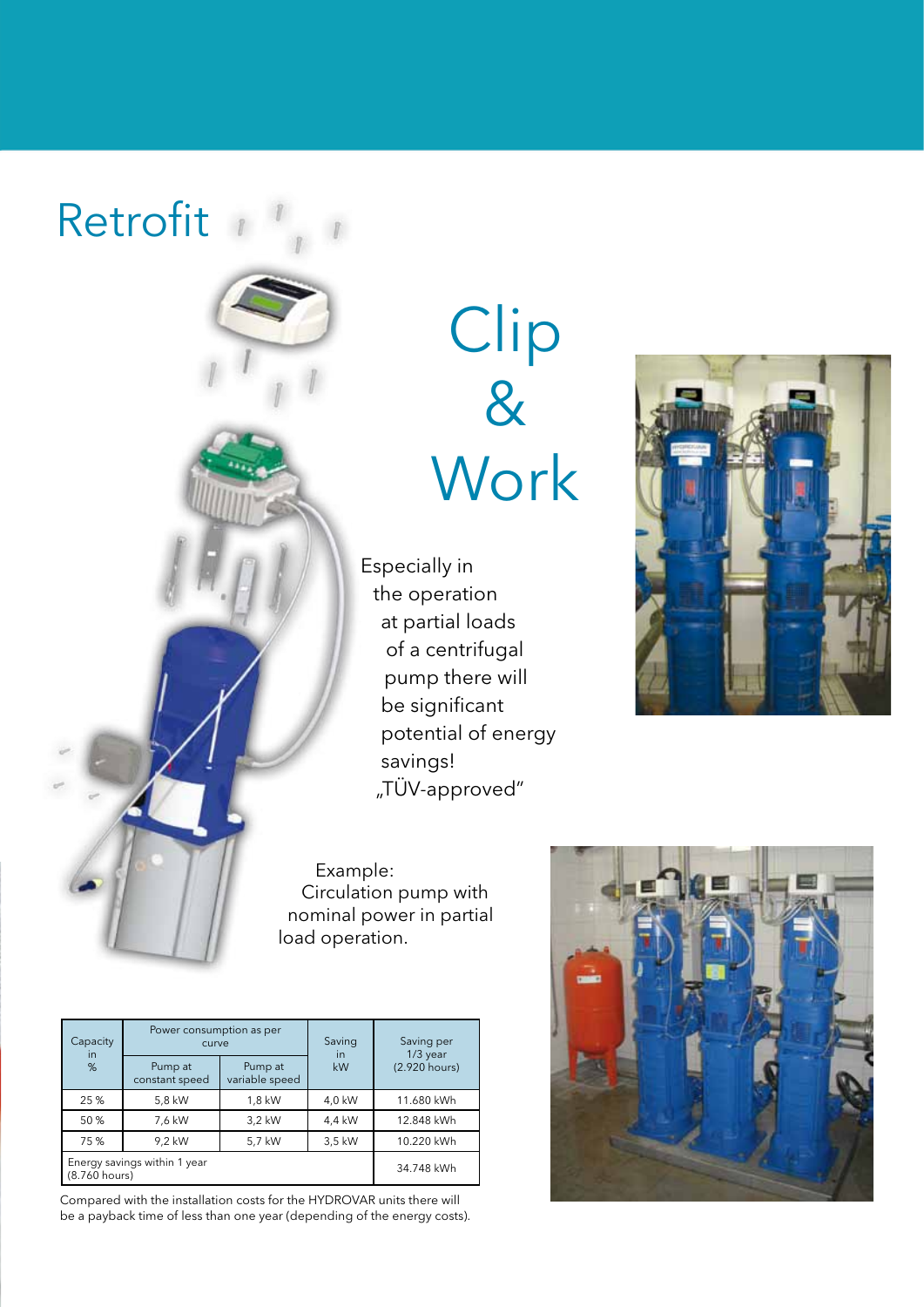### Product Overview - Hardware configurations

### Single Pump Operation

O Using one Basic Inverter for soft start/stop function



O Using one Single Inverter for speed controlled function



#### Multi Pump Operation (Cascade Controller - Relay)

 $\Omega$  Using one Master Inverter (incl. optional relay card) to control up to 5 full speed slave pumps

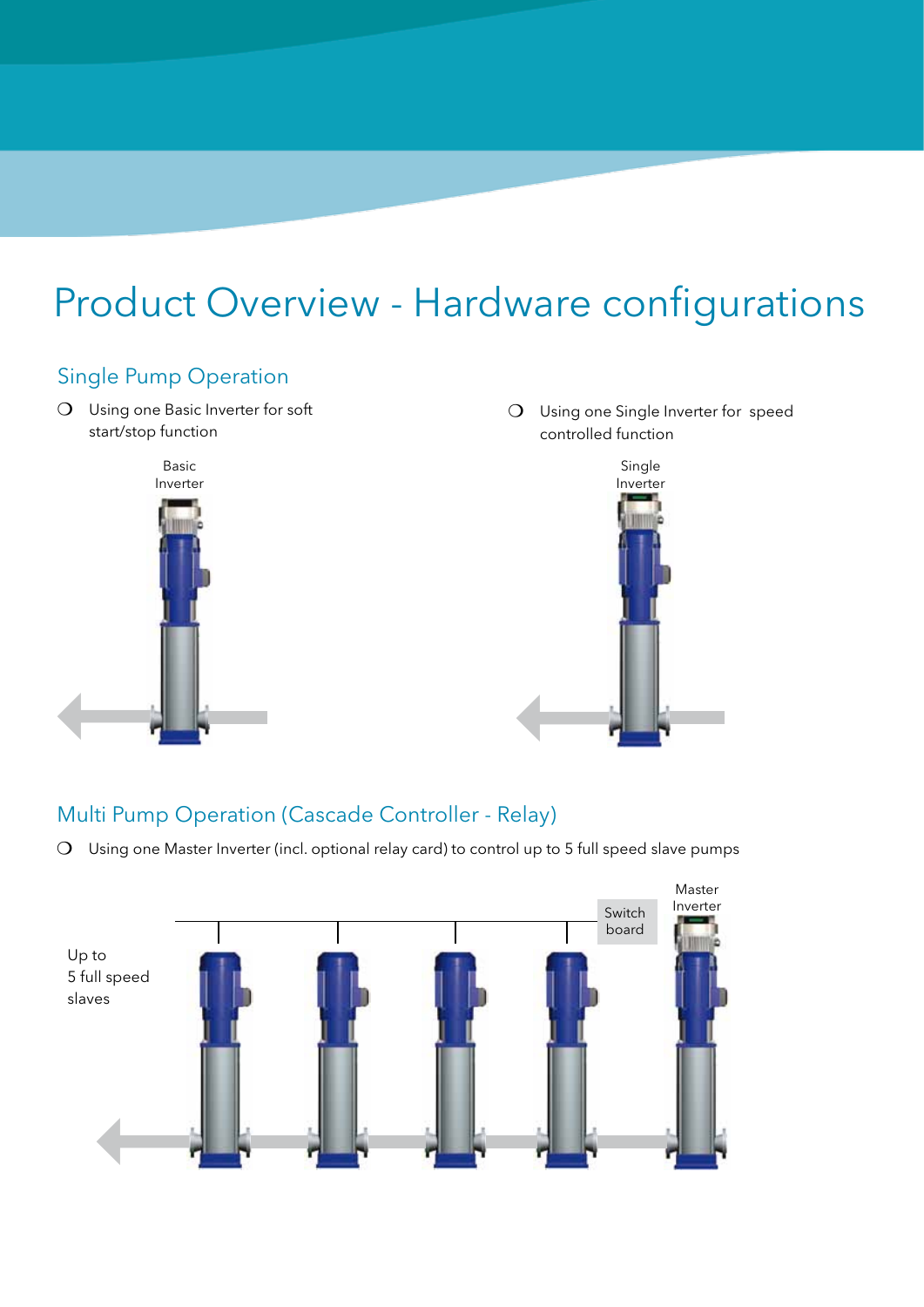### Multi Pump Operation (Cascade Controller - Serial or Synchronous)

O Using several Master Inverters and Basic Inverters in combination (up to 8 pumps can be combined)